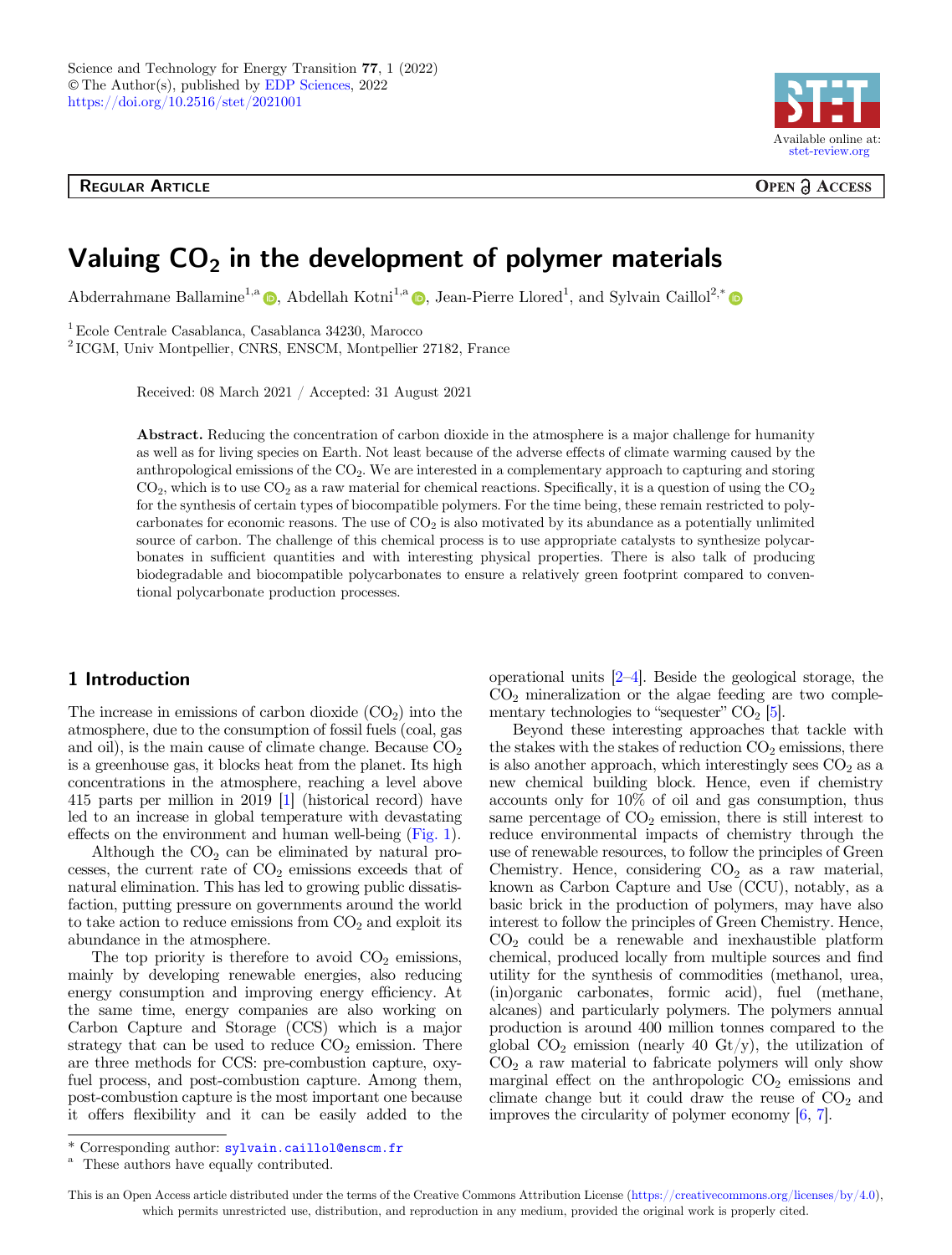<span id="page-1-0"></span>

Fig. 1. Main effects of  $CO<sub>2</sub>$  emissions.



Fig. 2. Approaches for  $CO<sub>2</sub>$  conversion into chemicals/ polymers.



2 Different approaches for the use of  $CO<sub>2</sub>$ 

Until now, the production of polymers has been mainly based on petrochemical raw materials, i.e. mainly oil. However, we dispose of finite fossil resources while  $CO<sub>2</sub>$  is inexhaustible. In addition, converting oil into precursor chemicals also consumes energy, resulting in further  $CO<sub>2</sub>$ emissions, even if industries has developed improved energy efficacity for last decades. Moreover, the chemical industry has already made a lot of progress in implementing  $CO<sub>2</sub>$  as a new raw material [\[8](#page-4-0)–[17](#page-4-0)].

The use of  $CO<sub>2</sub>$  for the manufacture of plastic is beneficial to the environment in two ways: First, the  $CO<sub>2</sub>$  is directly incorporated into the polymers and partially replaces oil as a raw material. In order to compare efficacy

Fig. 3. Examples of applications of polycarbonates.

of the whole process from cradle to gate (raw material), a Life Cycle Assessment would be required. Recently, some companies have studied such analyses to improve their processes either conventional or new [\[18\]](#page-4-0).

There are two chemical approaches to incorporating  $CO<sub>2</sub>$  into the development of polymer materials (Fig. 2): either directly using it as a polymer construction block, or indirectly through the involvement of  $CO<sub>2</sub>$ -based monomers to form other polymers. Both approaches are proven possible and feasible to a certain extent [[19](#page-4-0)–[27\]](#page-4-0).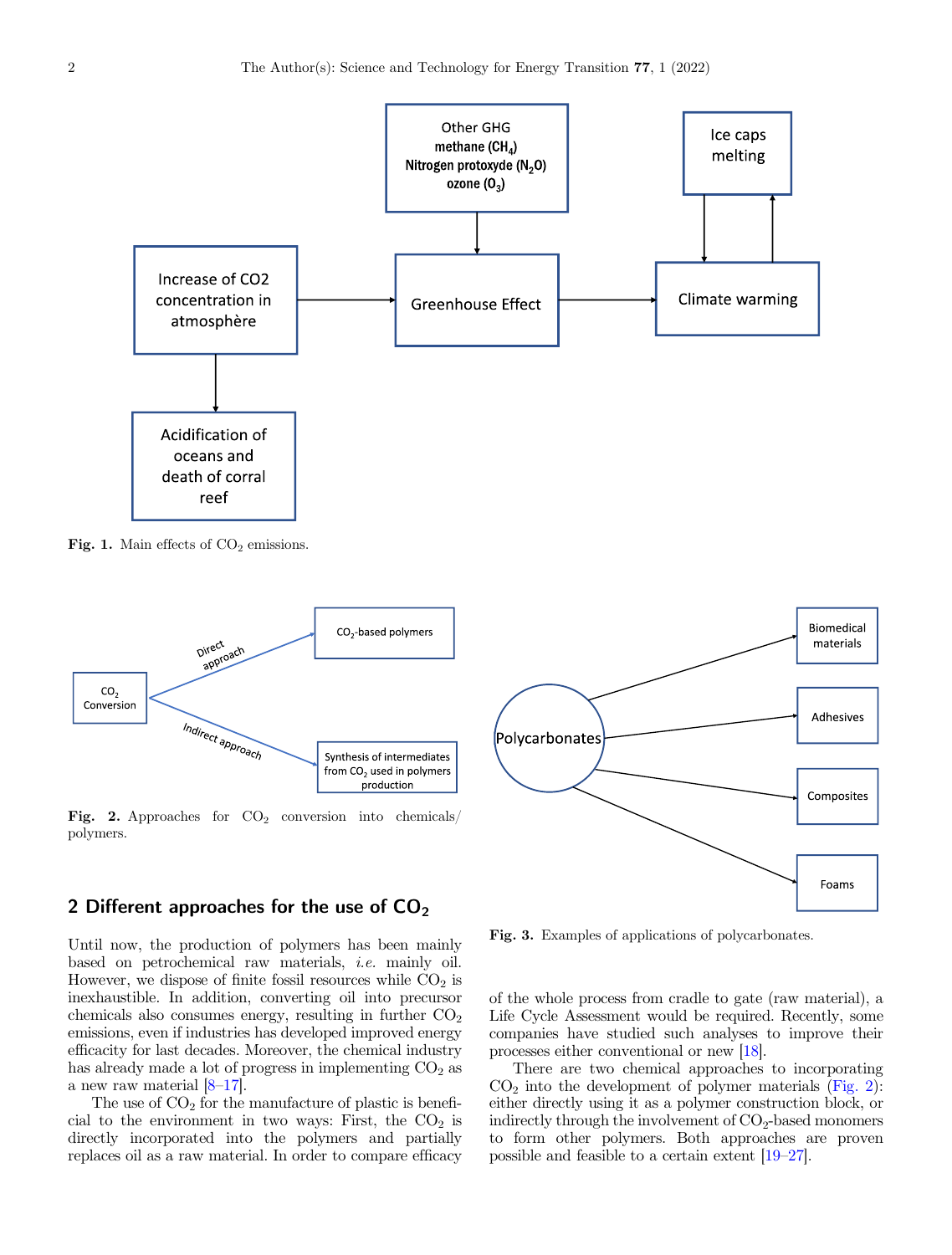

Fig. 4. Catalyzed copolymerization of  $CO<sub>2</sub>$  and epoxides yielding polycarbonates.



Fig. 5. Initiation of General coordination–insertion mechanism for the synthesis of PCs by ROCOP of CO<sub>2</sub> and epoxides.

#### 2.1 The direct approach

Chemical fixation of  $CO<sub>2</sub>$  is very interesting from a carbon use perspective, as  $CO<sub>2</sub>$  is a low-cost, non-toxic, carbon-rich resource that can be used to produce value-added chemicals and materials. The most promising area of use of  $CO<sub>2</sub>$  is the co-polymerization of  $CO<sub>2</sub>$  and epoxide monomers to obtain Polycarbonates (PCs), which has been pioneered by Inoue et al. in 1969 [\[28\]](#page-4-0). These polymers not only have excellent barrier properties to oxygen and water, but they also have excellent biocompatibility and biodegradability. Given their exceptional properties, PCs can be used as non-polluting materials for the production of disposable medical products, in addition to food packaging, adhesives and composite materials, etc. [\(Fig. 3\)](#page-1-0)

However, it is necessary to mention that the thermodynamic stability of the  $CO<sub>2</sub>$ , limits its use as a reagent. Hence the value of using energy-rich reagents such as epoxides in the presence of suitable catalysts (Fig. 4) [[29](#page-4-0)–[38\]](#page-4-0).

Indeed, since the pioneering work of Inoue et al. who prepared Polypropylene Carbonate (PPC) from the  $CO<sub>2</sub>$ and Propylene Oxide (PO), using a heterogeneous catalytic water/diethylzinc system, the copolymerization of epoxides and CO2 has been widely developed. In general, the catalysts used for copolymerization of  $CO<sub>2</sub>$  and epoxides are components based on transition metals or metals from the main group of elements that are abundant on earth, such as Zn, Co, Cr, Mg, Al, which are either insoluble or soluble in the reaction system during copolymerization.

The most accomplished  $CO<sub>2</sub>/epoxide copolymerization$ systems are based on the Transition Metal Complexes Cr (III), Co (III) or Zn (II) with Schiff base ligands. In the case of  $CO<sub>2</sub>$  copolymerization and Propylene Oxide (PO), Polypropylene Carbonate (PPC) with a molar mass of up to  $300,000 \text{ g mol}^{-1}$  can be prepared using a recyclable catalyst  $((\text{salen})\text{Co(III)})$  [\[39](#page-4-0)].

### 2.1.1 Catalysts

Depending on the type of catalyst, the reaction can be directed to produce a specific type of polymer. A wide range of metal complexes (Zn, Cr, Co, Al, Fe) with the general formula "LnMX" (Ln is a suitable, often multidentate ligand; X is typically a halide or other suitable initiating group; M is typically a di- or trivalent metal cation) have been designed to promote the ROCOP of  $CO<sub>2</sub>$  with epoxides (Fig.  $5$ ) [[40](#page-4-0), [41\]](#page-4-0).

These catalysts can be roughly divided into two categories:

- The homogeneous catalysts, represented by cobalt and chromium with salen ligands.
- The heterogeneous catalysts represented by zinc glutarate and Double Metal Cyanides (DMCs).

Homogeneous catalysts are more active and selective compared to heterogeneous ones, and are more suitable for research because their chemical structures are well defined. However, these first ones require a multi-step synthesis due to the complexity of the ligands [\(Fig. 6](#page-3-0)). However, regardless of the catalysts used in copolymerization, the polycarbonates produced are contaminated with metals, making them toxic and coloring during degradation. A disposal step after polymerization is therefore necessary to ensure a wide applicability, especially when it comes to products dedicated to electronic processing or in packaging.

Recently, great importance has been placed on processes that are environmentally friendly. This has resulted in the use of catalysts based on metal complexes of the main group.

Indeed, with catalysts such as Co(III) and Cr(III) that are effective, traces of metal residues are obtained inside the resin that can lead to problems of toxic and coloured degradation, which limits their fields of applicability. These affect their performance and therefore limit their applications. However, this is not the case for aluminum, one of the first metals studied as a catalyst since the discovery of  $CO<sub>2</sub>$  copolymerization and epoxides. Aluminum is becoming abundant on land, cheap and biocompatible. Aluminum complexes are also known to catalyze a wide range of other polymerization reactions, which would allow the development of  $CO<sub>2</sub>$ -based sequential copolymers other than epoxides. However, due to the competitive homopolymerization of aluminum-catalyzed epoxides, more work will be needed to improve its catalytic effects [[42\]](#page-4-0).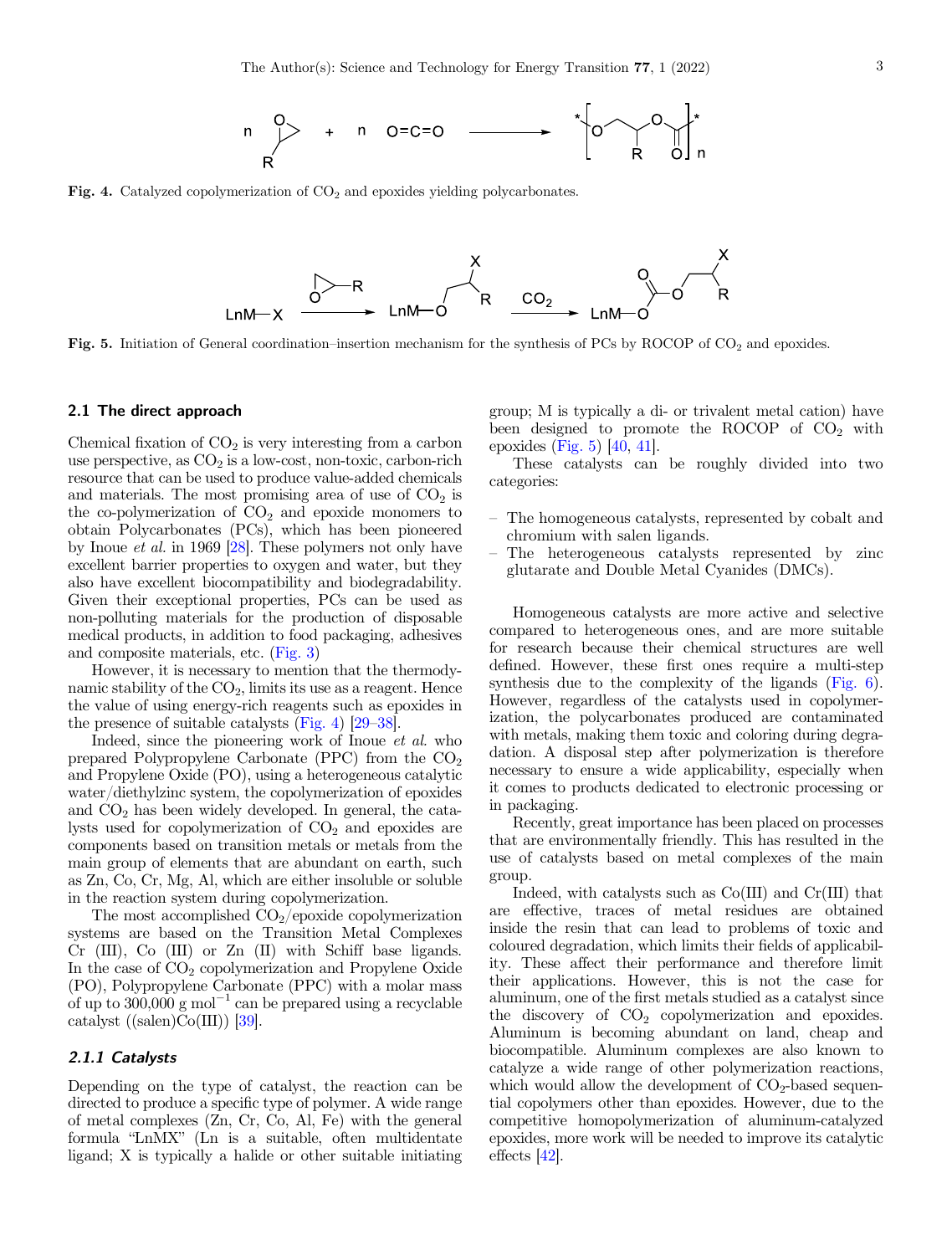<span id="page-3-0"></span>

Fig. 6. Different kinds of catalysts.

#### 2.2 The indirect approach

The  $CO<sub>2</sub>$  can also be used to produce chemical components for polymer synthesis, particularly urea. Urea is widely used in the fertilizer industries as a rich source of nitrogen. Urea is non-toxic and is a raw material for the production of many important chemical compounds such as various plastics, resins and adhesives. Nowadays, approximately 200 Mt/y of urea is produced in the world. To produce this amount of urea, 150 Mt/y of  $CO<sub>2</sub>$  is required. The most common method for production of urea is reforming natural gas, producing both carbon dioxide and ammonia. Carbon dioxide can also be produced from combustion. Hence, considering,  $CO<sub>2</sub>$ , nitrogen, and water as the main products of the combustion process, capturing of  $CO<sub>2</sub>$  and removing water from the combustion gas can lead to a high purity  $N_2$ . This  $N_2$  could react with hydrogen to yield ammonia. Therefore, the production of urea by reaction of ammonia with  $CO<sub>2</sub>$ , captured from combustion flue gases, would increase the economic justification of  $CO<sub>2</sub>$ capture unit [\[43\]](#page-4-0).

This opens up the possibility of obtaining a range of thermosetting polymers, such as Urea-Formaldehyde (UF) resins and Melamine-Formaldehyde (MF), as well as industrial plastics, such as Polyoxymethylene (POM) or Polymethylmethacrylate (PMMA). In the first case, UF resin can be obtained from urea, which is directly produced by the  $CO<sub>2</sub>$ 's reaction with Ammoniac, and Formaldehyde, which is obtained from methanol derived from the  $CO<sub>2</sub>$ ; similarly, the ingredients of MF resins are Melamine, obtained from urea, and Formaldehyde. For the examples provided last, the POM can be produced from the  $CO<sub>2</sub>$ via formic acid, and PMMA from methyl Acrylate obtained from methanol derived from  $CO<sub>2</sub>$  [\[44](#page-4-0)].

# 3 Properties of polycarbonates synthesized from  $CO<sub>2</sub>$

Despite interesting properties, polycarbonates from catalyzed  $CO<sub>2</sub>$  reactions and epoxides exhibit a non-variable structure, linked to alternation of  $CO<sub>2</sub>$  and epoxide units, which limits their properties. Moreover, the absence of aromatic ring, compare to conventional polycarbonates, reduces their thermo-mechanical properties.

Hence, the limited properties of these PCs can be extended by combining them with biopolymers, such as starch, or synthetic polymers, such as PMMA, where  $CO<sub>2</sub>$ -based PCs confer biodegradability or act as an important additive. In addition, these polycarbonates can also be treated using traditional processing techniques, such as injection molding or molten extrusion. This makes it possible to produce on an industrial scale. PCs from Bisphenol A-based  $CO<sub>2</sub>$  can also be synthesized to produce superior traditional polycarbonates, via greener pathways without toxic phosgene. Additionally, high  $Tg CO<sub>2</sub>$ -based polycarbonates have been reported by Kindermann et al. who succeeded in the copolymerization of  $CO<sub>2</sub>$  and limonene oxide to obtain polycarbonates with unprecedented high glass transition of up to 180  $\degree$ C [\[45\]](#page-4-0). However, currently, PCs produced by conversion of  $CO<sub>2</sub>$  are mainly end functionalized with hydroxyl groups and used as poly (carbonate-ether) polyols, for the synthesis of Polyurethane (PU) with diisocyanates [[46](#page-4-0)].

## 4 Conclusion

In conclusion, it is important to note that while this area of research is hardly new, the use of  $CO<sub>2</sub>$  as a raw material remains one of the most interesting and visionary technologies. With limited fossil resources, the use of  $CO<sub>2</sub>$  as a chemical raw material is a promising approach to global carbon management. In this sense, the use of  $CO<sub>2</sub>$  to produce polymers has an obvious ecological advantage over conventional polymers. It is even possible to improve this situation by following the different approaches of direct and indirect use. The present review was focused on  $CO<sub>2</sub>$ based materials that could be manufactured from precursors already produced in large scale (such as urea) or that are reaching the industrial scale (PC). Pioneering examples already show that the chemical use of  $CO<sub>2</sub>$  for the production of polymers on an industrial scale is possible. Hence, the use of  $CO<sub>2</sub>$  as an alternative raw material in the chemical industry is still in its infancy. Future efforts will aim to demonstrate the potential of this gas and initiate a possible change of image, from a greenhouse gas harmful to the environment to a new useful and sustainable raw material.

## References

- 1 IEA (2020) Global  $CO_2$  emissions in 2019, IEA, Paris. <https://www.iea.org/articles/global-co2-emissions-in-2019>.
- 2 Bui M., Adjiman C.S., Bardow A., Anthony E.J., Boston A., Brown S., Fennell P.S., Fuss S., Galindo A., Hackett L.A., Hallett J.P., Herzog H.J., Jackson G., Kemper J., Krevor S., Maitland G.C., Matuszewski M., Metcalfe I.S., Petit C., Puxty G., Reimer J., Reiner D.M., Rubin E.S., Scott S.A., Shah N., Smit B., Trusler J.P.M., Webley P., Wilcox J., Mac Dowell N. (2018) Carbon Capture and Storage (CCS): the way forward, Energy Environ. Sci. 11, 5, 1062–1176.
- 3 Cuéllar-Franca R.M., Azapagic A. (2015) Carbon capture, storage and utilisation technologies: a critical analysis and comparison of their life cycle environmental impacts,  $J. CO<sub>2</sub>$ Util. 9, 82–102.
- 4 Feron P.H.M., Hendriks C.A. (2005)  $CO<sub>2</sub>$  capture process principles and costs, Oil Gas Sci. Technol. 60, 451–459.
- 5 Sanna A., Uibu M., Caramanna G., Kuusik R., Maroto-Valer M.M. (2014) A review of mineral carbonation technologies to sequester  $CO<sub>2</sub>$ , *Chem. Soc. Rev.* 43, 8049.